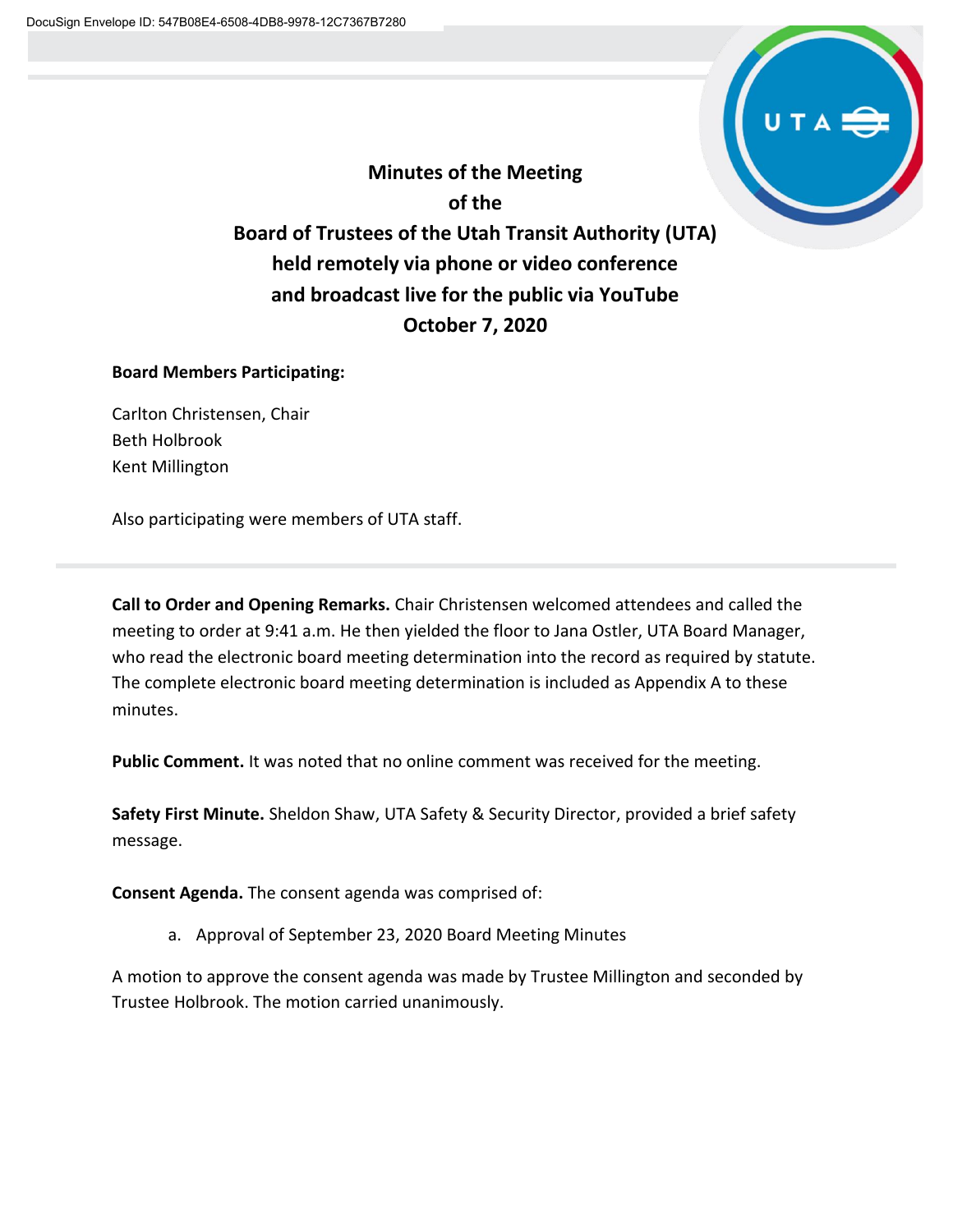# **Agency Report.**

**Autonomous Vehicle Shuttle Pilot Update.** Carolyn Gonot, UTA Executive Director, noted the autonomous vehicle shuttle pilot is nearing its conclusion, with next steps including phase 1 analysis and phase 2 planning.

**Suicide Prevention Update.** Ms. Gonot provided an update on the agency's September suicide prevention efforts, among which were participation in the Out of the Darkness Walk sponsored by the American Foundation for Suicide Prevention, "Live On" campaign, "Question, Persuade, Refer" suicide prevention training program, and UTAhosted community events to raise suicide prevention awareness.

**Financial Report – August 2020.** Bill Greene, UTA Chief Financial Officer, was joined by Brad Armstrong, UTA Senior Manager – Budget & Financial Analysis. Mr. Armstrong reviewed the financial dashboard, passenger revenues, sales tax collections, sales tax revenues, year-to-date revenue loss and CARES funding estimates, and operating expenses.

Discussion ensued. A question on sales tax forecasting was posed by the board and answered by staff.

# **Discussion Items.**

**Little Cottonwood Canyon Environmental Impact Statement (EIS) Process Overview.**  Laura Hanson, UTA Director of Planning, was joined by Josh Van Jura with the Utah Department of Transportation (UDOT), and Vince Izzo with HDR. Mr. Van Jura highlighted the EIS study area, project purpose, modes studied, components of reasonable alternatives, travel demand objectives, EIS schedule, and public engagement efforts.

Discussion ensued. Questions on space allocation at mobility hubs, types of buses included, seasonality of service options evaluated in the EIS, interface of gondola/bus service schedules, and revised capital cost estimates were posed by the board and answered by staff.

**Draft UTA Fare Policy and Rates, Title VI Fare Equity Analysis, and Public Involvement Report.** Monica Morton, UTA Fares Director; Megan Waters, UTA Community Engagement Manager; and Andrew Gray, UTA Civil Rights Compliance Officer – Title VI & Disadvantaged Business Enterprise reported on proposed fare and rate adjustments, as well as the associated public outreach efforts and equity analysis. Ms. Morton reviewed fare multipliers, discounts, fare products and media, and proposed changes to the UTA fare structure. Ms. Waters provided an overview of public engagement efforts and results. Mr. Gray spoke about Title VI requirements, positive changes associated with proposed fare changes, and related analytical findings.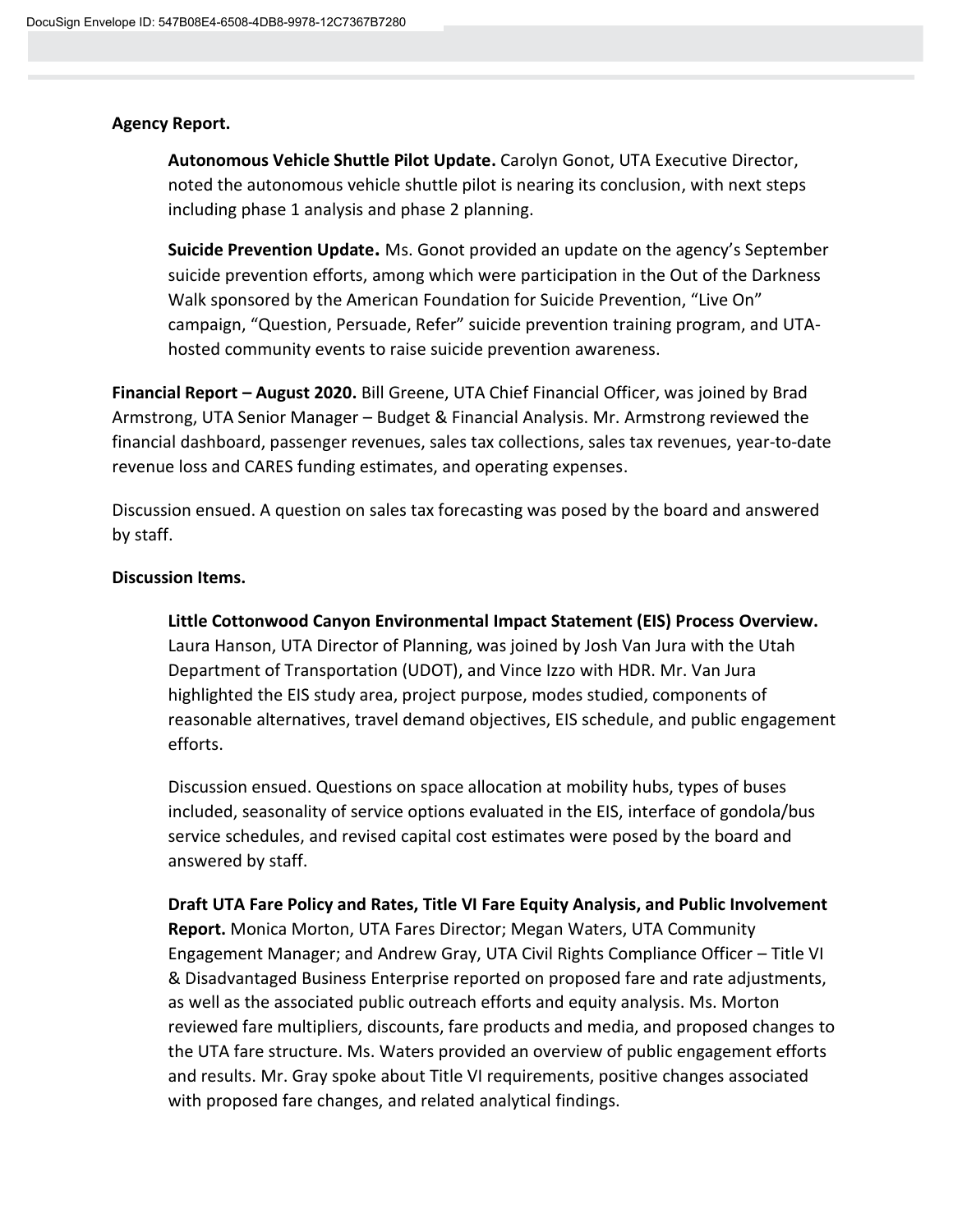Discussion ensued. Questions on public sentiment, impact of public feedback on proposed changes, accessibility of fare media, finding of "no disparate impact" on removal of token products, availability of low income passes through social service agencies, and utilization rates in the low income pass pilot program were posed by the board and answered by staff.

#### **Resolutions.**

**R2020-10-01 Resolution Approving the Title VI 2020 Fare Equity Analysis.** Mr. Gray indicated the resolution is part of the compliance requirements related to the proposed fare structure adjustments.

A motion to approve R2020-10-01 was made by Trustee Holbrook and seconded by Trustee Millington. The motion carried unanimously with aye votes from Trustee Holbrook, Trustee Millington, and Chair Christensen.

#### **Contracts, Disbursement, and Grants.**

**Contract: Mt. Ogden Bus Lift Replacement (Stertil-Koni).** David Hancock, UTA Director of Asset Management, was joined by Kevin Anderson, UTA Facilities Maintenance Manager. Mr. Hancock requested the board authorize a contract to purchase a new bus lift for the Mt. Ogden facility in the amount of \$218,549.

Discussion ensued. A question on whether modifications would be needed to install the lift was posed by the board and answered by staff.

A motion to approve the contract was made by Trustee Holbrook and seconded by Trustee Millington. The motion carried unanimously.

**Contract: Learning Management System (SumTotal).** Alisha Garrett, UTA Director of Culture & Talent Development, asked the board to authorize a contract for a new learning management system in the amount of \$345,250.

Discussion ensued. Questions on options in the contract for product maintenance and total contract value were posed by the board and answered by staff.

A motion to approve the contract was made by Trustee Millington and seconded by Trustee Holbrook. The motion carried unanimously.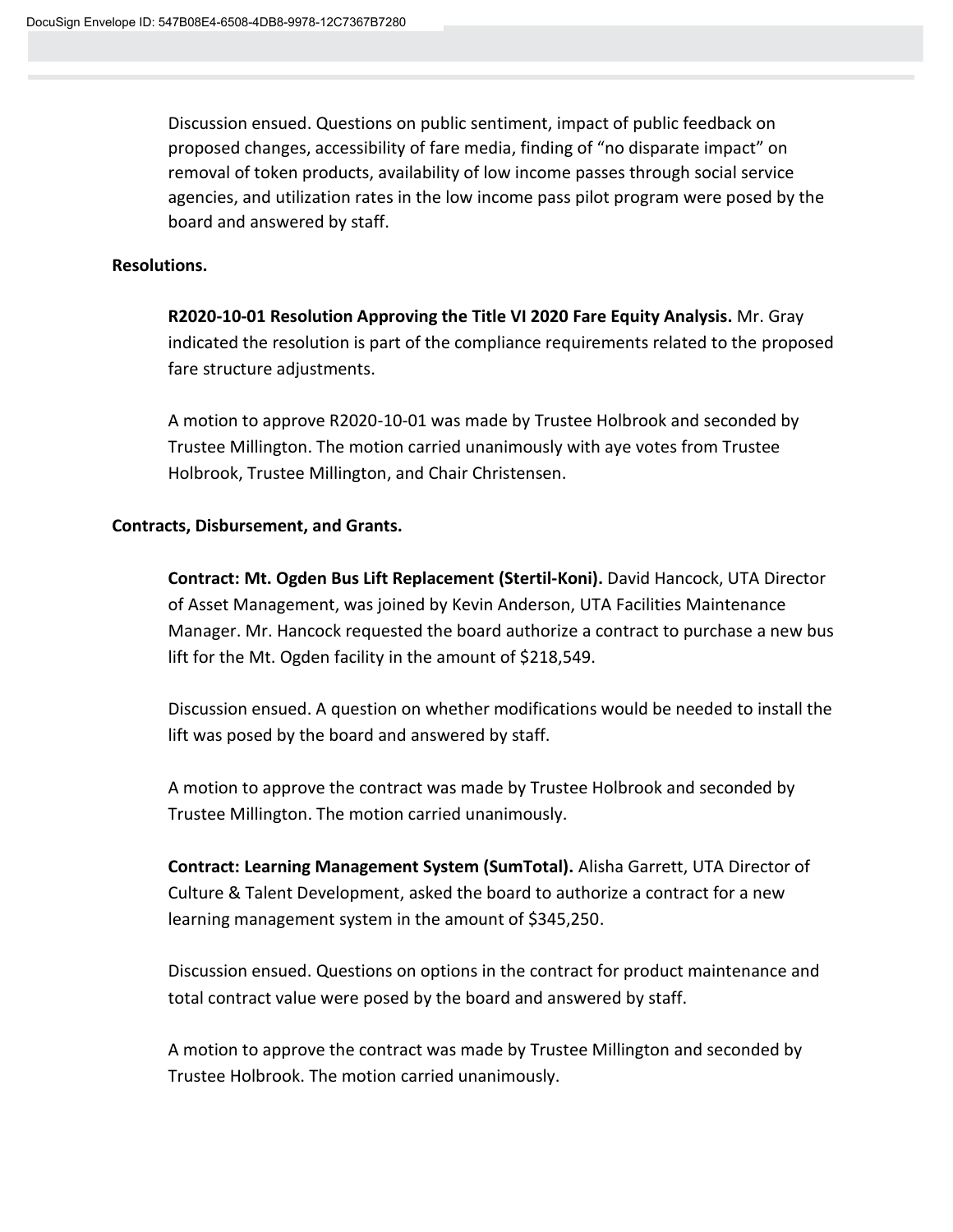# **Service and Fare Approvals.**

**Election Day Free Fare on Tuesday, November 3, 2020.** Ms. Morton stated the agency would like to provide free fare to voters on election day.

Discussion ensued. Questions on fare enforcement and promotion efforts were posed by the board and answered by staff.

A motion to approve the election day free fare was made by Trustee Holbrook and seconded by Trustee Millington. The motion carried unanimously.

# **Other Business.**

# **Upcoming Meetings.**

- Budget Work Session, October 8, 2020 at 11:00 a.m.
- Regular Meeting, October 21, 2020 at 9:00 a.m.

Chair Christensen noted the Local Advisory Council Transit-Oriented Development Workshop scheduled on October 14, 2020 will be postponed.

**Adjournment.** The meeting was adjourned at 11:39 a.m. by motion.

Transcribed by Cathie Griffiths Executive Assistant to the Board Chair Utah Transit Authority [cgriffiths@rideuta.com](mailto:cgriffiths@rideuta.com) 801.237.1945

*This document is not intended to serve as a full transcript as additional discussion may have taken place; please refer to the meeting materials, audio, or video located at <https://www.utah.gov/pmn/sitemap/notice/632271.html> for entire content.*

*This document along with the digital recording constitute the official minutes of this meeting.*

Approved Date: October 21, 2020

DocuSigned by: \_\_\_\_\_\_\_\_\_\_\_\_\_\_\_\_\_\_\_\_\_\_\_\_\_\_\_\_\_\_\_\_\_\_\_\_\_\_

Carlton J. Christensen Chair, Board of Trustees